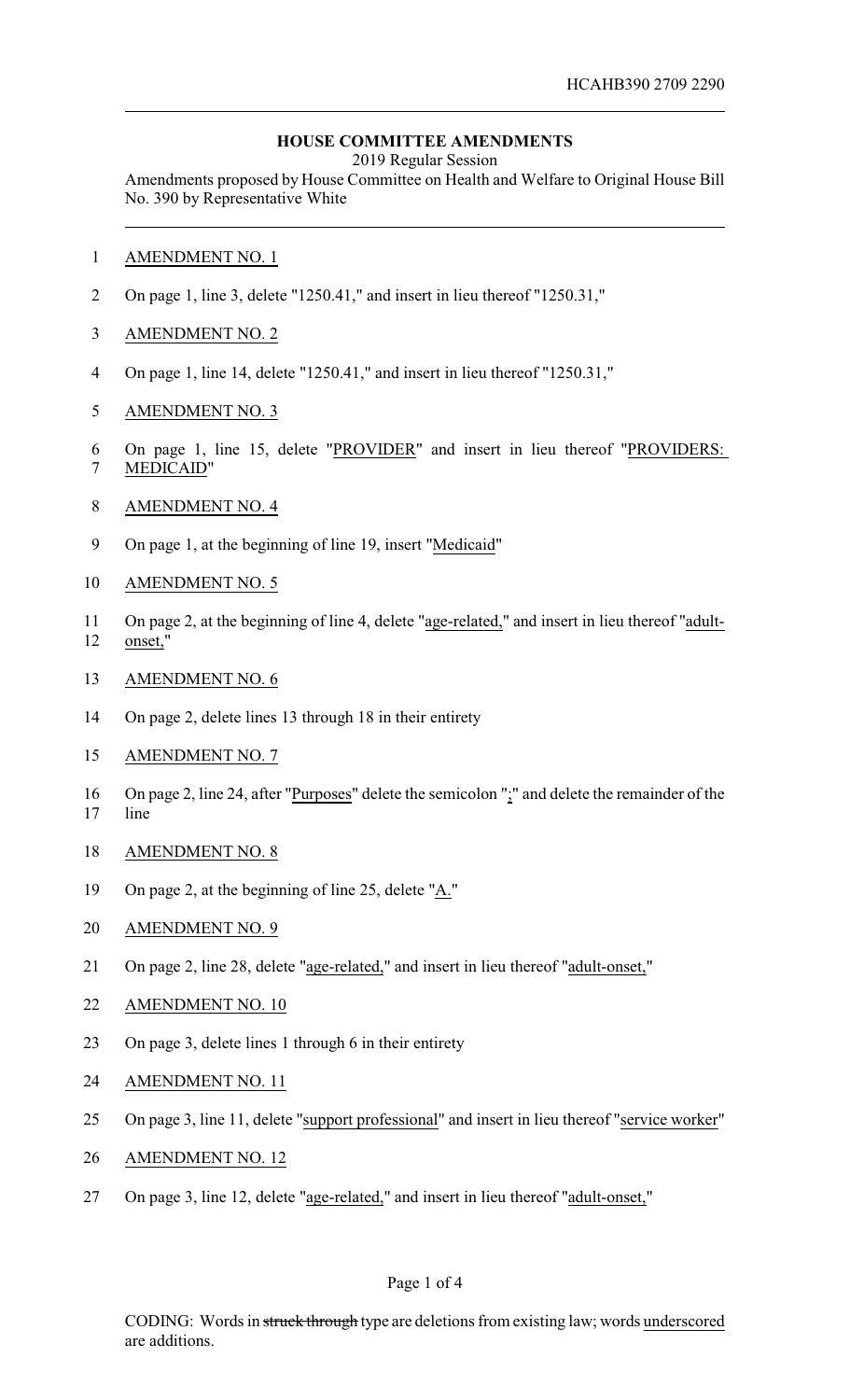- AMENDMENT NO. 13
- On page 3, line 17, delete "Personal" and insert in lieu thereof "Person-centered"
- AMENDMENT NO. 14
- 4 On page 3, line 23, after "for a" and before "service" insert "Medicaid"
- AMENDMENT NO. 15
- On page 3, line 24, after "for a" and before "service" insert "Medicaid"
- AMENDMENT NO. 16
- On page 3, line 26, after "adjust" and before "reimbursement" insert "Medicaid"
- AMENDMENT NO. 17
- On page 3, line 27, after "by the" and before "reimbursement" insert "Medicaid"
- AMENDMENT NO. 18
- 12 On page 4, line 1, after "means a" and before "person" insert "Medicaid-eligible" and after "intellectual," delete the remainder of the line
- AMENDMENT NO. 19
- On page 4, at the beginning of line 2, delete "related," and insert in lieu thereof "adult-onset,"
- AMENDMENT NO. 20
- 18 On page 4, line 3, after "for a" and before "service" insert "Medicaid"
- AMENDMENT NO. 21
- 20 On page 4, line 9, after "department" insert a period "." and delete the remainder of the line
- AMENDMENT NO. 22
- On page 4, delete line 10 in its entirety
- 23 AMENDMENT NO. 23
- On page 4, line 11, delete "personal" and insert in lieu thereof "person-centered"
- AMENDMENT NO. 24
- On page 4, line 12, after "specific" delete the remainder of the line and insert in lieu thereof "Medicaid services authorized for a"
- AMENDMENT NO. 25
- 29 On page 4, line 15, delete "support professionals" and insert in lieu thereof "service workers"
- and after "provide a" and before "service" insert "Medicaid"
- AMENDMENT NO. 26
- On page 4, at the beginning of line 21, delete "A."

## Page 2 of 4

CODING: Words in struck through type are deletions from existing law; words underscored are additions.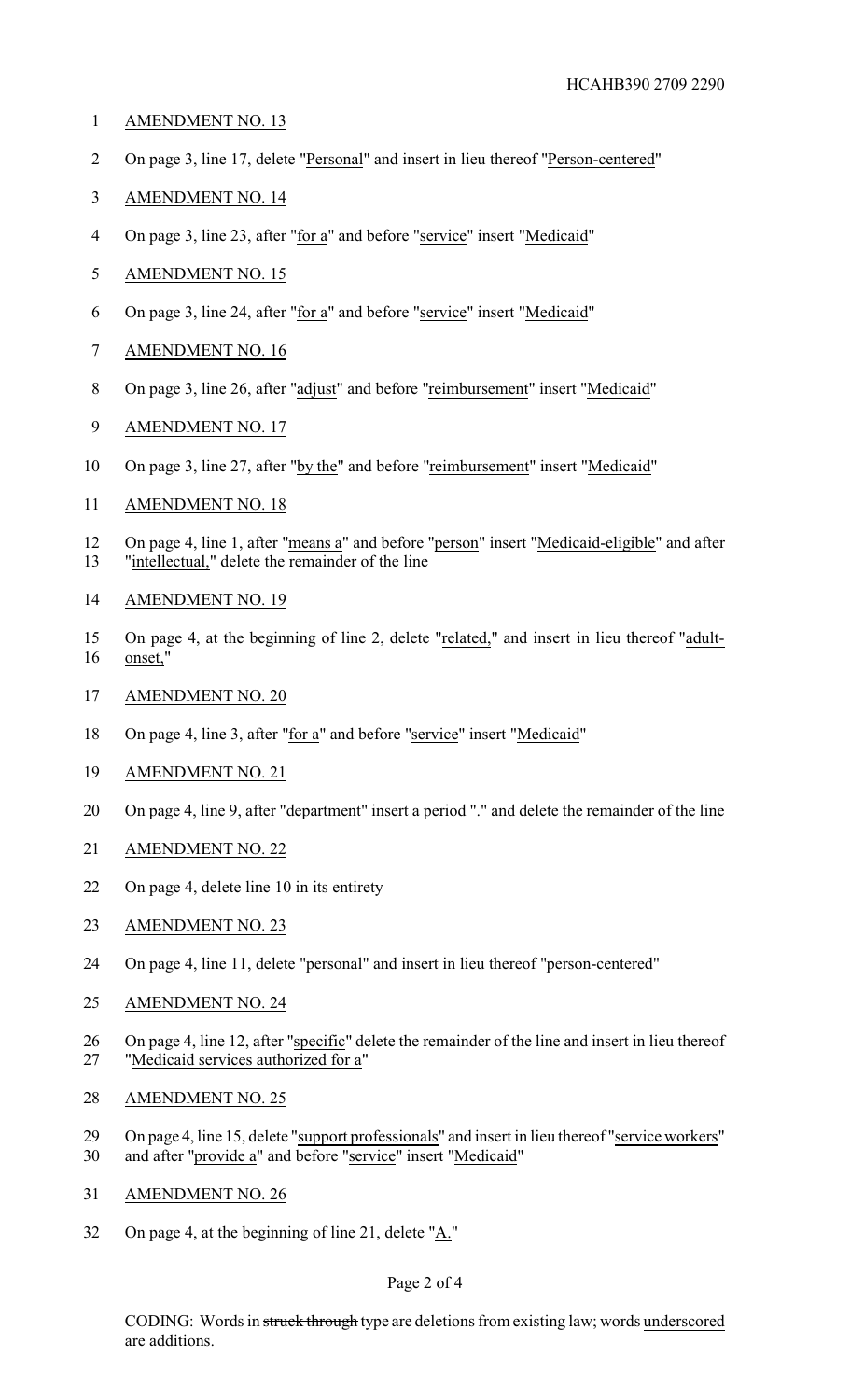- AMENDMENT NO. 27
- On page 4, after line 25, delete the remainder of the page
- AMENDMENT NO. 28
- 4 On page 5, line 2, after "all" and before "rates" insert "new rates or changes to"
- AMENDMENT NO. 29
- On page 5, line 10, after "reliability." delete the remainder of the line and delete line 11 in its entirety
- AMENDMENT NO. 30
- On page 5, delete lines 17 through 20 in their entirety
- AMENDMENT NO. 31
- On page 5, line 21 delete "(4)" and insert in lieu thereof "(3)" and delete "both"
- AMENDMENT NO. 32
- On page 5, delete lines 22 through 28 in their entirety and insert in lieu thereof "Medicaid, Medicaid 1915(c) waivers, and Medicaid managed care programs."
- AMENDMENT NO. 33
- On page 6, line 7, delete "age-related," and insert in lieu thereof "adult-onset,"
- AMENDMENT NO. 34
- On page 6, between lines 19 and 20, insert the following:
- "§1250.15. Rate implementation; conditions

# 20 Implementation of any new Medicaid reimbursement methodology as defined in this Part shall be contingent upon approval by the Centers for Medicare and Medicaid Services and the Joint Legislative Committee on the Budget. Additionally, the department shall not implement anynew Medicaid reimbursement rate developed pursuant to the provisions of this Part unless the legislature makes a specific appropriation for such purpose."

AMENDMENT NO. 35

 On page 6, after line 21, delete the remainder of the page and on page 7, delete lines 1 28 through 10 in their entirety

- AMENDMENT NO. 36
- On page 7, at the beginning of line 11, delete "B." and insert in lieu thereof "A."
- AMENDMENT NO. 37
- On page 7, at the beginning of line 13, delete "shall" and insert in lieu thereof "may"
- AMENDMENT NO. 38
- On page 7, at the beginning of line 16, delete "C." and insert in lieu thereof "B."

## Page 3 of 4

CODING: Words in struck through type are deletions from existing law; words underscored are additions.